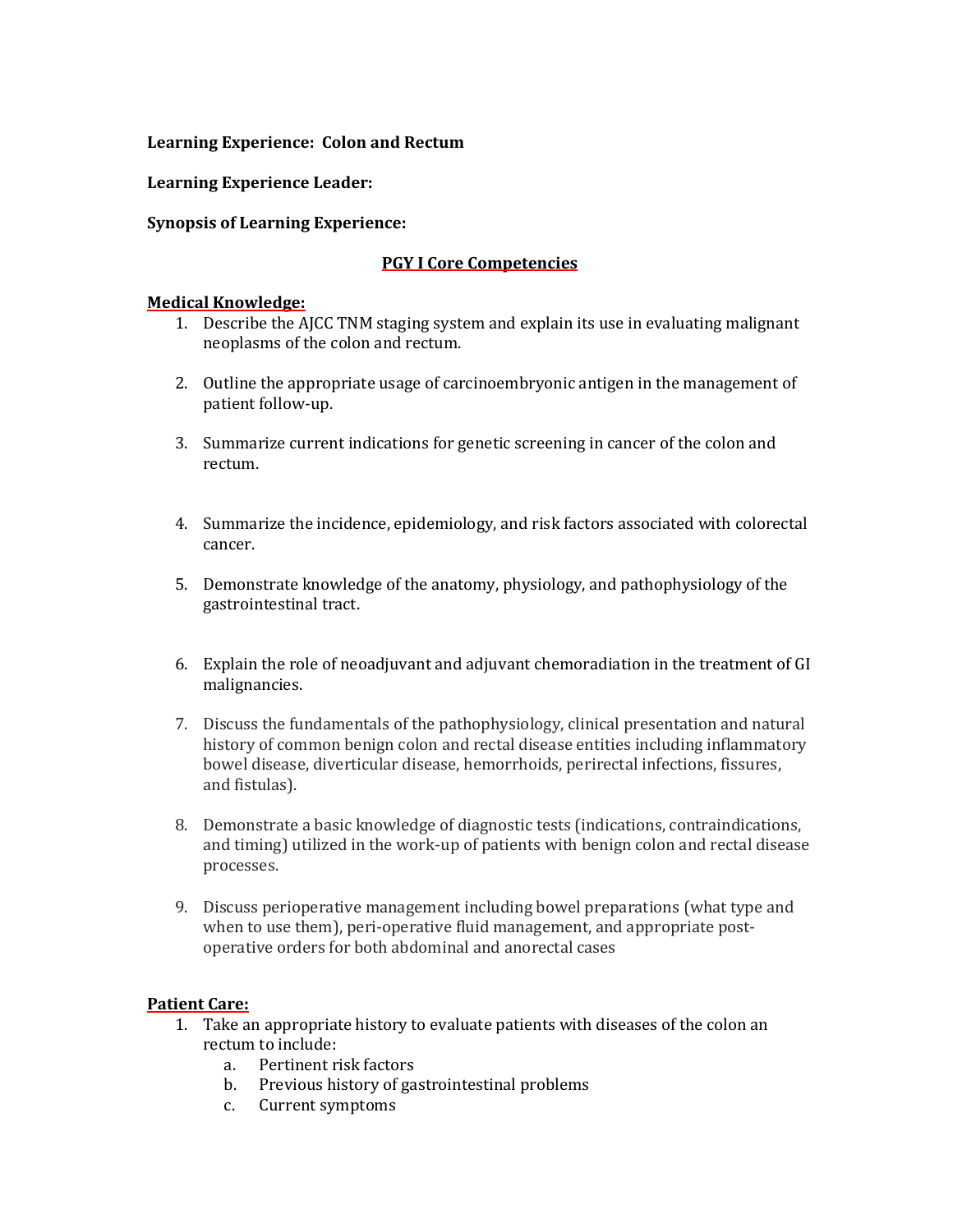- 2. Demonstrate an increasing level of skill in the physical examination of the patient with colorectal as well as anal complaints.
- 3. The resident should be able to perform the following procedures under appropriate supervision
	- a. Hemorrhoid rubber band ligation
	- b. Hemorrhoid ligation
	- c. Internal lateral sphincterotomy
	- d. Incision and drainage of perirectal abscess

### **Practice Based Learning:**

Familiarity with the literature regarding surgical management of benign and malignant conditions including areas of controversy is expected.

### **Interpersonal and Communication Skills:**

- 1. The PGY 1 resident should instruct students about the preoperative and postoperative care of surgical patients and the principles of surgery.
- 2. Residents should develop good interpersonal skills with nurses, patients, and families.

## **Professionalism:**

- 1. Demonstrate commitment to patient care and acquiring the necessary knowledge to successfully carry out the duties of a PGY I resident.
- 2. They are expected to attend colorectal surgery clinics as assigned the equivalent of at least one full day a week, as well as the WFBMC Multidisciplinary Solid Tumor Conference as assigned weekly.

### **Systems-Based Practice:**

- 1. Develop an appreciation of multi-disciplinary approaches to patients with cancer including adjuvant therapies, and cancer rehabilitation by participating in multidisciplinary outpatient and inpatient activities.
- 2. Presentation of patients with cancer in multidisciplinary tumor boards.

# **PGY IV and V Core Competencies**

### **Medical Knowledge:**

- 1. Comprehensive knowledge of the surgical treatment of colon and rectal disease processes including the indications, contraindications, surgical options, and complications.
- 2. Comprehensive knowledge of complex anorectal disease processes and the possible methods of treatment.
- 3. Comprehensive knowledge of the diagnosis and management of the complications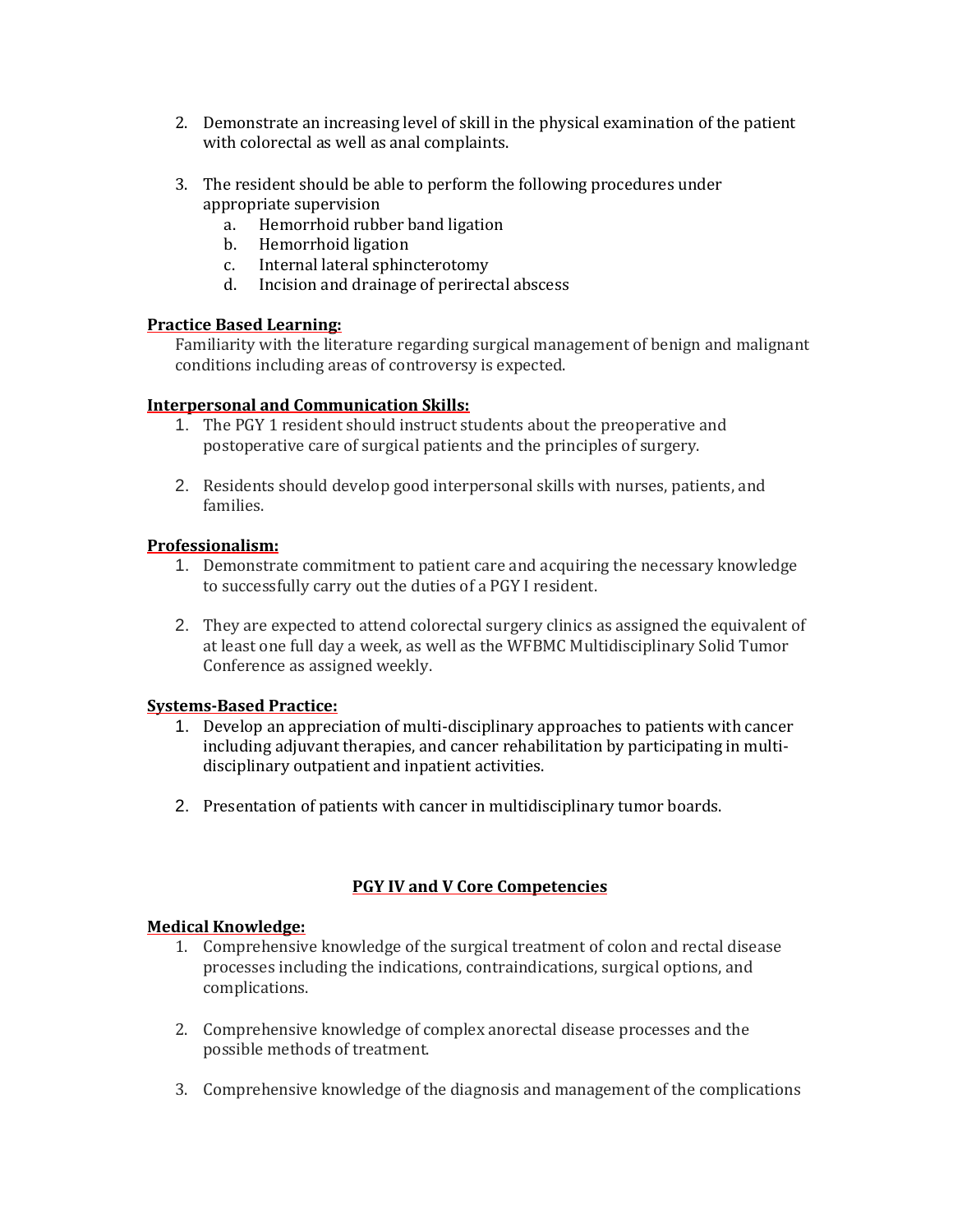of surgical treatment of colon and rectal disease.

- 4. Comprehensive knowledge of the anatomy, pathology, and pathophysiology of the colon, rectum and anus.
- 5. Clear understanding of pathophysiology, staging, surgical treatment options, and possible complications related to colon and rectal cancer
- 6. Understand pathophysiology, treatment, surgical options and possible complications related to the treatment of diverticular disease
- 7. Understands pathophysiology, treatment, surgical options and possible complications related to the treatment of IBD

### **Patient Care:**

- 1. Increased skill in laparoscopic colon resection.
- 2. Proficiency in performing a proper oncologic colon/rectum resection.
- 3. Competency in evaluating and treating patients with hemorrhoids, anal fissures, complex fistula disease, hidradenitis, anal condyloma, and pilonidal disease.
- 4. Ability to perform appropriate operations for inflammatory bowel disease. (IPAA vs. TAC vs. segmental resection vs. ileocolic resection.)
- 5. Ability to perform colonoscopy with polypectomy
- 6. Ability to perform a laparoscopic right hemicolectomy
- 7. Demonstrate ability to perform a proper oncologic left colon resection

### **Practice Based Learning:**

Familiarity with the literature regarding surgical management of malignancy including areas of controversy is also expected.

### **Interpersonal and Communication Skills:**

The resident should instruct medical students and residents about the preoperative and postoperative care of surgical patients and the principles of surgery. They should also demonstrate the ability to teach junior house staff basic surgical skills and assist them with introductory level cases. The Chief resident must display leadership skills and the ability to run an effective multi-level service with numerous residents and medical students on the service. Organization, time management and administrative skills for managing a team of residents and students should be demonstrated.

### **Professionalism:**

1. Demonstrate commitment to patient care and acquiring the necessary knowledge